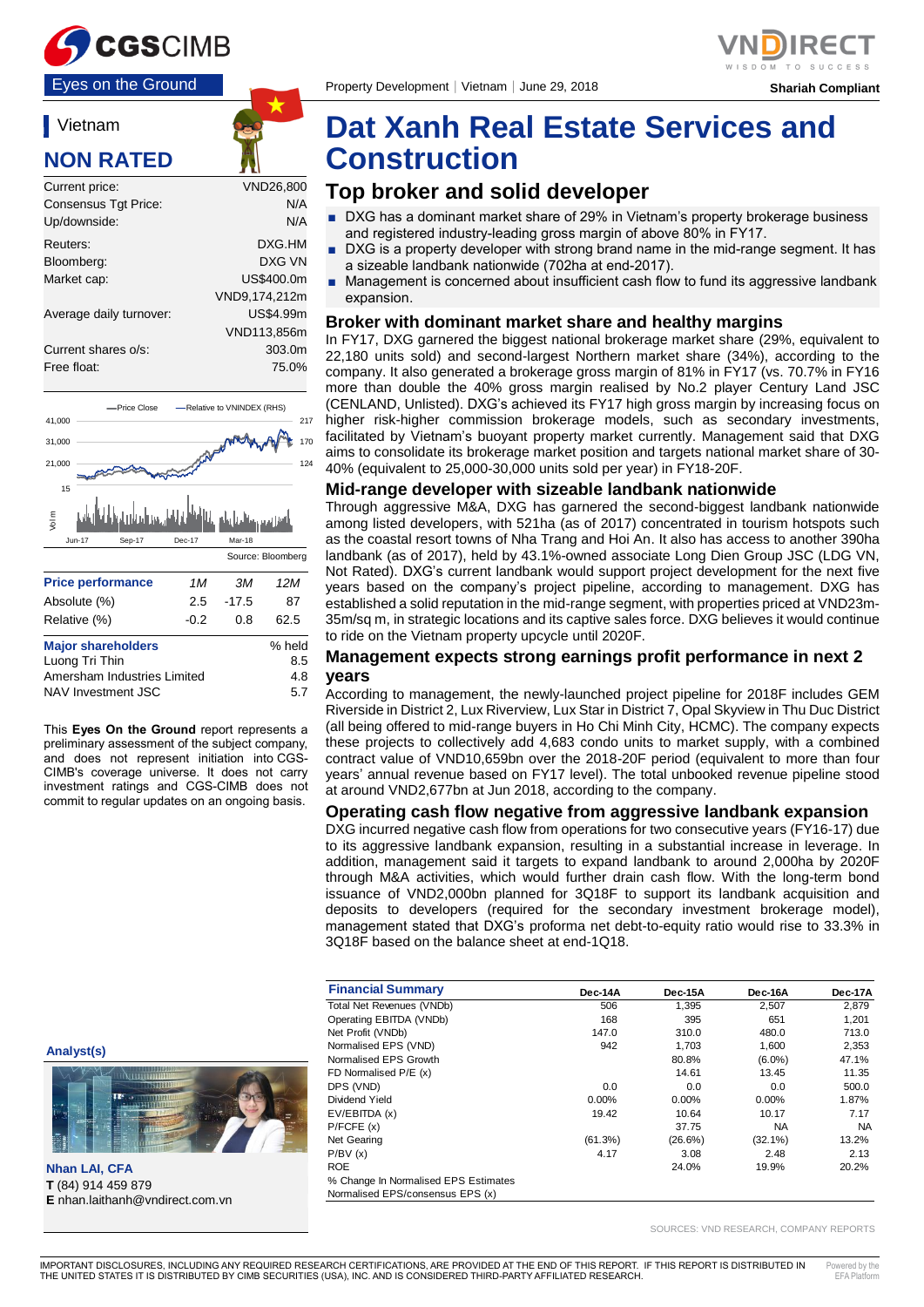



# **Top broker and solid developer**

## **Broker with dominant market share and high profitability**

## **DXG is the leading nationwide property broker with market share of 29% in 2017**

Since starting its brokerage business in 2007, DXG has rapidly gained market share to become a leading player in Vietnam, capturing nearly one-third of the total transacted volume nationwide completed last year through its sales network. DXG's total brokerage transaction volume rose by a CAGR of 52.7% in 2014-17.



DXG's brokerage market leadership is supported by a salesforce of 2,000 direct personnel and 8,000 contracted independent brokers that operate through 200 trading floors and four brokerage subsidiaries. The Northern brokerage market was the biggest brokerage revenue contributor in 2017, accounting for 48.9% share of DXG's total brokerage revenue. However, DXG's Northern brokerage revenue in 2017 was surpassed by CENLAND (Unlisted). In 2017, DXG's market share in North Vietnam was 34% vs. CENLAND's 42%.



Management believes that its brokerage segment revenue will keep expanding strongly over the next two years thanks to the continued property upcycle and DXG's ability to consolidate its market position (targets market share of 30-40%, equivalent to 25,000-30,000 units/year, by FY20F.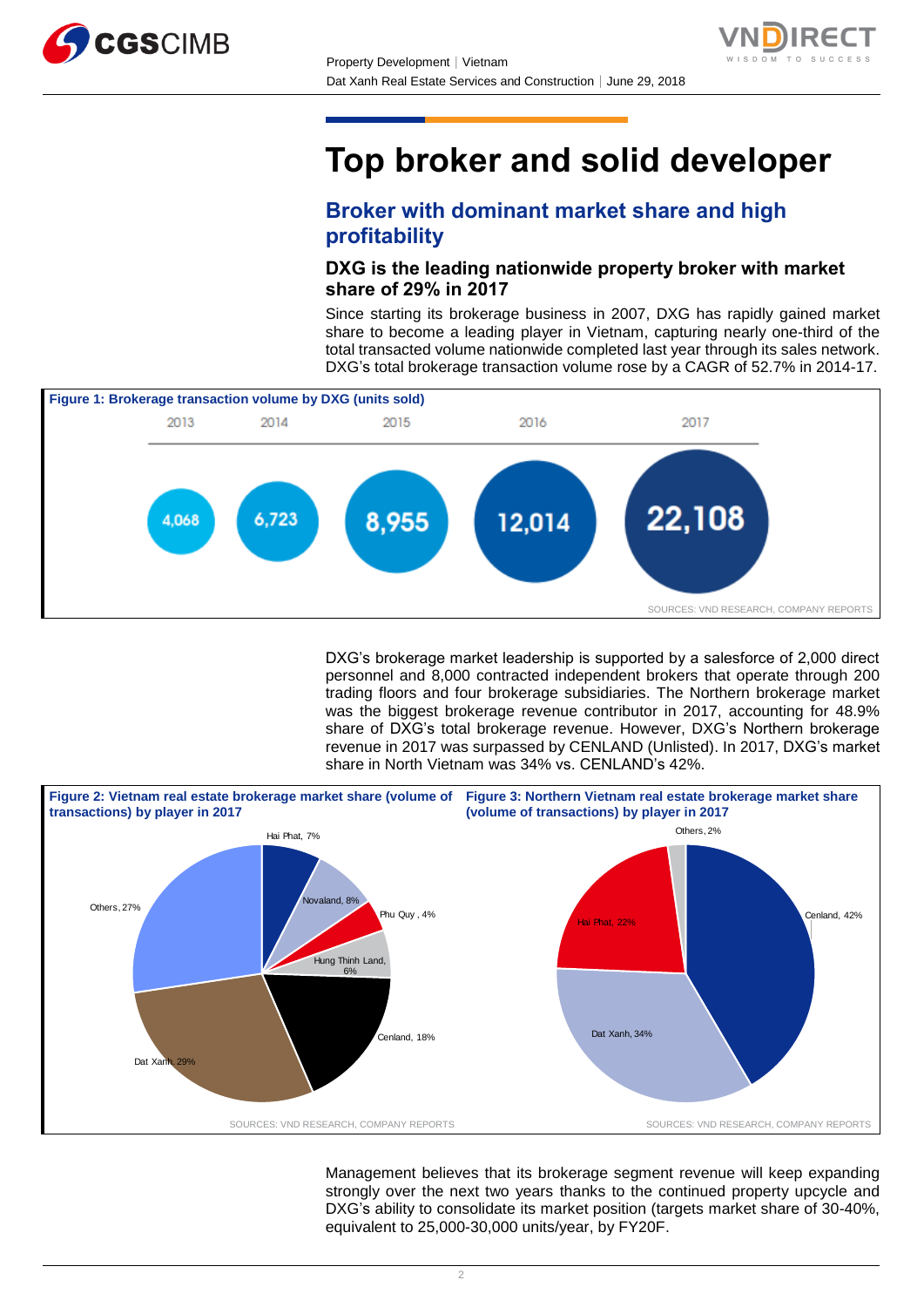



## **High margins with improvement in profitability**

DXG generated a blended brokerage gross margin of 81% in FY17 (70.7% in FY16), more than double that of its closest competitor CENLAND's 40%.

According to management, DXG's above-peer and rising profitability can be attributed to its higher bargaining power due to its large scale and also its greater reliance on high-margin secondary investments (rather than low-margin conventional brokerage models that accounted for the majority of CENLAND's FY17 revenue).



| Figure 6: Brokerage model comparison |                                                                                                                                                                                                                                                                                                                                                                                                                                                                                     |                    |
|--------------------------------------|-------------------------------------------------------------------------------------------------------------------------------------------------------------------------------------------------------------------------------------------------------------------------------------------------------------------------------------------------------------------------------------------------------------------------------------------------------------------------------------|--------------------|
| Type of brokerage model              | <b>Description</b>                                                                                                                                                                                                                                                                                                                                                                                                                                                                  | Commission<br>Rate |
| 1. Conventional brokerage            |                                                                                                                                                                                                                                                                                                                                                                                                                                                                                     |                    |
| (i) Gross distribution               | The broker does not commit any sales volume to the developer and hence does not take any risk.                                                                                                                                                                                                                                                                                                                                                                                      | $2 - 3%$           |
| (ii) Guaranteed distribution         | The broker commits a minimum sales volume to the developer. The brokers will have to buy the unsold amount.                                                                                                                                                                                                                                                                                                                                                                         | $3 - 7%$           |
| 2. Secondary investment              |                                                                                                                                                                                                                                                                                                                                                                                                                                                                                     |                    |
|                                      | The broker buys the entire inventory upfront from the developer and then re-sells the units to end-buyers.                                                                                                                                                                                                                                                                                                                                                                          |                    |
|                                      | This brokerage model comes with significant inventory risk and also requires substantial upfront investment in working capital to<br>buy the units from the developer before re-selling them to buyers.<br>The total brokerage commission is not received upfront unlike with conventional brokerage models such as gross distribution and<br>quaranteed distribution under which 100% commission is paid to the broker when the first payment is made for the property<br>purchase | 8-12%              |
|                                      | SOURCES: VND RESEARCH, COMPANY REPORTS                                                                                                                                                                                                                                                                                                                                                                                                                                              |                    |

## **Emerging mid-range real estate developer with sizeable landbank nationwide**

### **Huge landbank garnered through aggressive M&A**

Cognisant of the threat that a limited landbank poses to its ambitions to become a leading property developer in Vietnam, DXG made the most of the last property downturn in 2011-13 to make opportunistic acquisitions of distressed projects. DXG's Vietnam property market intelligence, garnered through its vast brokerage network nationwide, was a key advantage in spotting these acquisition opportunities, according to management.

DXG's first development project Sunview was launched in 2014, aimed at low-end and mid-range buyers with its offer price of VND20m/sq m. DXG now holds the second-biggest landbank nationwide among listed real estate developers in Vietnam, with 521ha land area (as of 2017) concentrated in tourism hotspots, such as Nha Trang and Hoi An. The company estimates this would deliver net saleable area (NSA) of 2.8m sq m and gross floor area (GFA) of 4.7m sq m. DXG also indirectly has access to another 390ha landbank (as of 2017) through its equity associate Long Dien Group JSC (LDG VN, Not Rated) , in which it owns a 43.1% stake. LDG's landbank is concentrated in Dong Nai Province (emerging industrial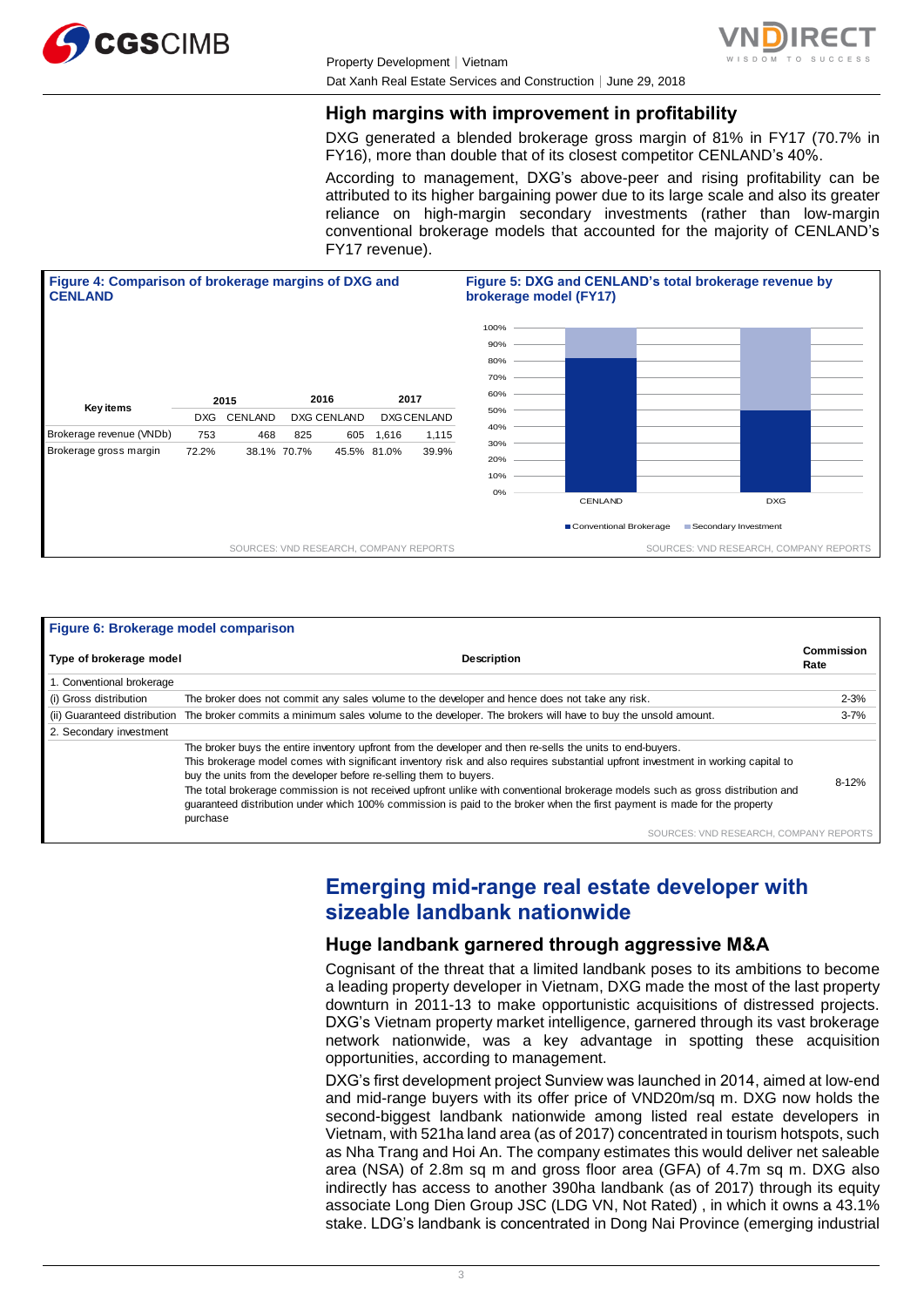

Property Development│Vietnam Dat Xanh Real Estate Services and Construction | June 29, 2018



hub to the North of HCMC) and Phu Quoc island (a rapidly-developing hotspot for international tourists).

The company expects its current landbank to support project development for the next five years, based on its project pipeline.



## **DXG's focus on the mid-range segment follows property market trends**

Vietnam will see annual housing demand of 200,000 units in 2018-22 (according to Savills' estimates) due to rapid urbanisation, with the greatest demand for homes in the affordable and mid-range segments. However, only projects with strong brand names, good connectivity to the city centre, customised design and supporting facilities, affordable prices and favourable payment terms have been able to tap into this large and growing demand base. DXG has stuck to its midrange positioning with products priced at VND23m-35m/sq m in strategic locations in Eastern and Southern HCMC.

## **Management's ambitious targets for 2018F**

## **Large handover volume to drive topline growth**

On the back of the handover of condo units in Opal Riverside, Lux City, Lux Garden and co-developed projects with LDG, DXG stated that it targets revenue VND5,000bn (+73.6% yoy) and net profit of VND1,068bn t (+42% yoy) in FY18F.

In 1Q18, DXG recognised revenue of VND1,184bn (+102% yoy) and net profit of VND317bn (+110% yoy) thanks to the delivery of Opal Riverside apartments worth VND832bn (164% yoy) and one-off financial gains from the Sai Dong land transfer worth VND151bn. Management expects 1H18 net profit to fulfill 56% of its FY18F target.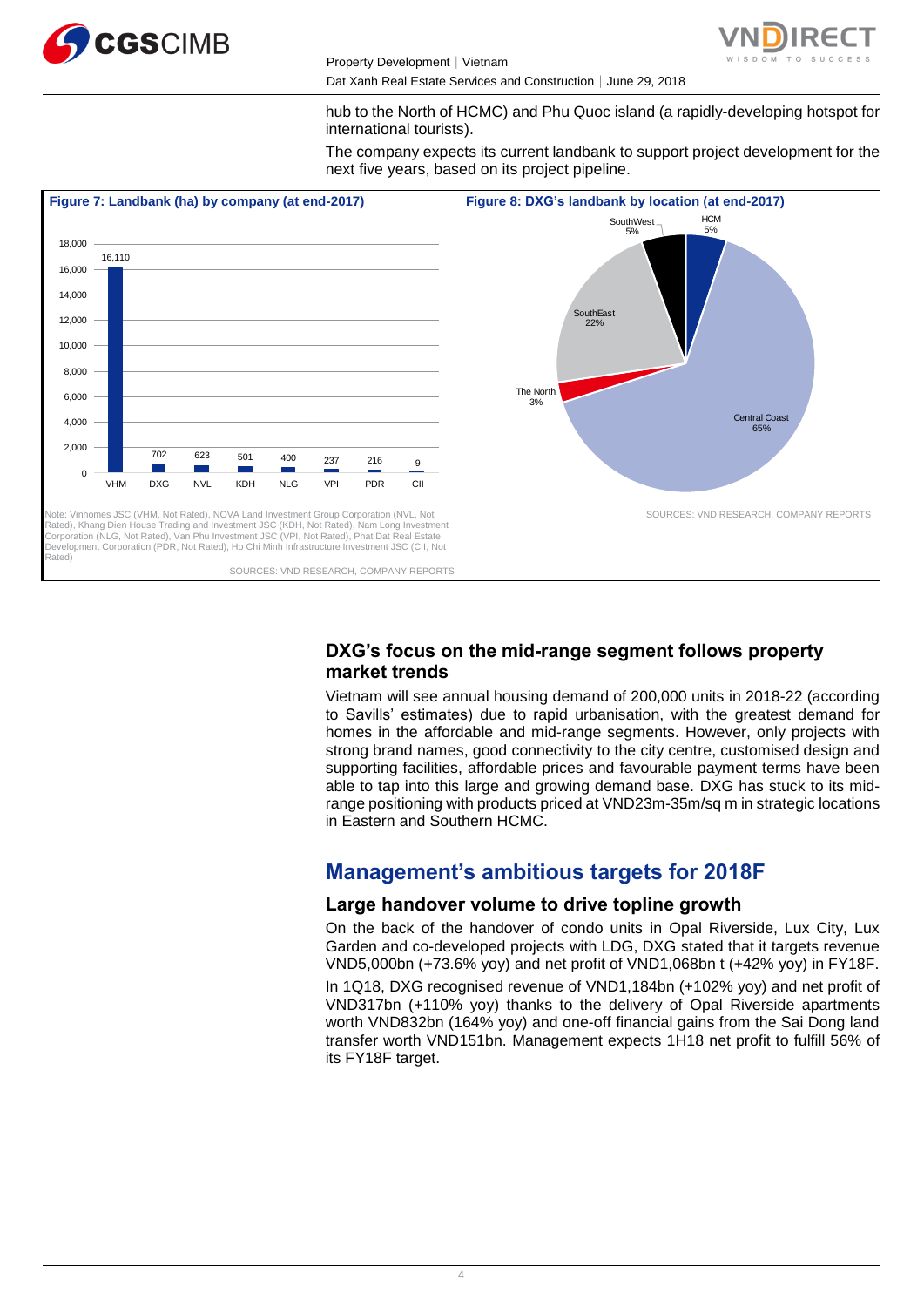

#### Property D Dat Xanh

| Figure 9: Summary of DXG's 1Q18 financial performance |             |             |         |                                                                                                                                                                                                                                                                    |  |  |  |  |  |
|-------------------------------------------------------|-------------|-------------|---------|--------------------------------------------------------------------------------------------------------------------------------------------------------------------------------------------------------------------------------------------------------------------|--|--|--|--|--|
|                                                       | <b>1Q17</b> | <b>1Q18</b> | %Change | <b>Note</b>                                                                                                                                                                                                                                                        |  |  |  |  |  |
| <b>Total Net Revenues</b>                             | 586         | 1,184       | 102%    | - Sales from delivery of condo and landed-<br>properties reached VND832bn, +164.4% yoy<br>- Sales from construction posted at<br>VND93bn, +268.3% yoy<br>- Sales from brokerage generated<br>VND255bn, +6.3% yoy but will be strongly<br>posted at the end of year |  |  |  |  |  |
| Gross Profit                                          | 290         | 502         | 73%     |                                                                                                                                                                                                                                                                    |  |  |  |  |  |
| <b>GPM</b>                                            | 49.5%       | 42.4%       | $-14%$  |                                                                                                                                                                                                                                                                    |  |  |  |  |  |
| Financial Income                                      | 16          | 165         |         | 931% Sai Dong project transfer of VND151bn                                                                                                                                                                                                                         |  |  |  |  |  |
| <b>Financial Expense</b>                              | -9          | $-34$       | 278%    |                                                                                                                                                                                                                                                                    |  |  |  |  |  |
| SG&A expenses                                         | $-104$      | $-155$      | 49%     |                                                                                                                                                                                                                                                                    |  |  |  |  |  |
| Pretax Income/(Loss) from Assoc.                      | 31          | -7          | $-123%$ |                                                                                                                                                                                                                                                                    |  |  |  |  |  |
| Net other income/expenses                             | 7           | 1           | $-86%$  |                                                                                                                                                                                                                                                                    |  |  |  |  |  |
| <b>PBT</b>                                            | 231         | 472         | 104%    |                                                                                                                                                                                                                                                                    |  |  |  |  |  |
| Tax expense                                           | $-43$       | $-74$       | 72%     |                                                                                                                                                                                                                                                                    |  |  |  |  |  |
| <b>PAT</b>                                            | 188         | 398         | 112%    |                                                                                                                                                                                                                                                                    |  |  |  |  |  |

SOURCES: VND RESEARCH, COMPANY REPORTS

**NDIRECT** 

### **New projects in pipeline for 2018-20F**

Minority Interest -37 -81 119% Net Profit 151 317 110%

According to the company, projects targeted for launch in 2018F include GEM Riverside in District 2, Lux Riverview, Lux Star in District 7, Opal Skyview in Thu Duc District (all offered to mid-range buyers in HCMC). DXG believes these projects will collectively add 4,683 condos to market supply, with combined contract value of VND10,659bn over the 2018-20F period (equivalent to more than four years' annual revenue based on 2017 level).

For the Gem Riverside project, DXG stated that it has successfully launched five of the total 12 blocks, with a strong 96% absorption rate due to its strategic location and competitive prices in the range of VND34m-36m/sq. The company expects the remaining units of the Gem Riverside project and upcoming Lux Riverview launch to see similar absorption rates.

| Figure 10: Gem Riverside snapshot |                                        |
|-----------------------------------|----------------------------------------|
| <b>Project description</b>        |                                        |
| Land area (ha)                    | 6.7                                    |
| GFA (sqm)                         | 349,467                                |
| Total sales value (VNDbn)         | 7,557                                  |
| Units                             | 3,175                                  |
| Residential density               | 31%                                    |
| Development/Construction timeline | 2018-20F                               |
|                                   | SOURCES: VND RESEARCH, COMPANY REPORTS |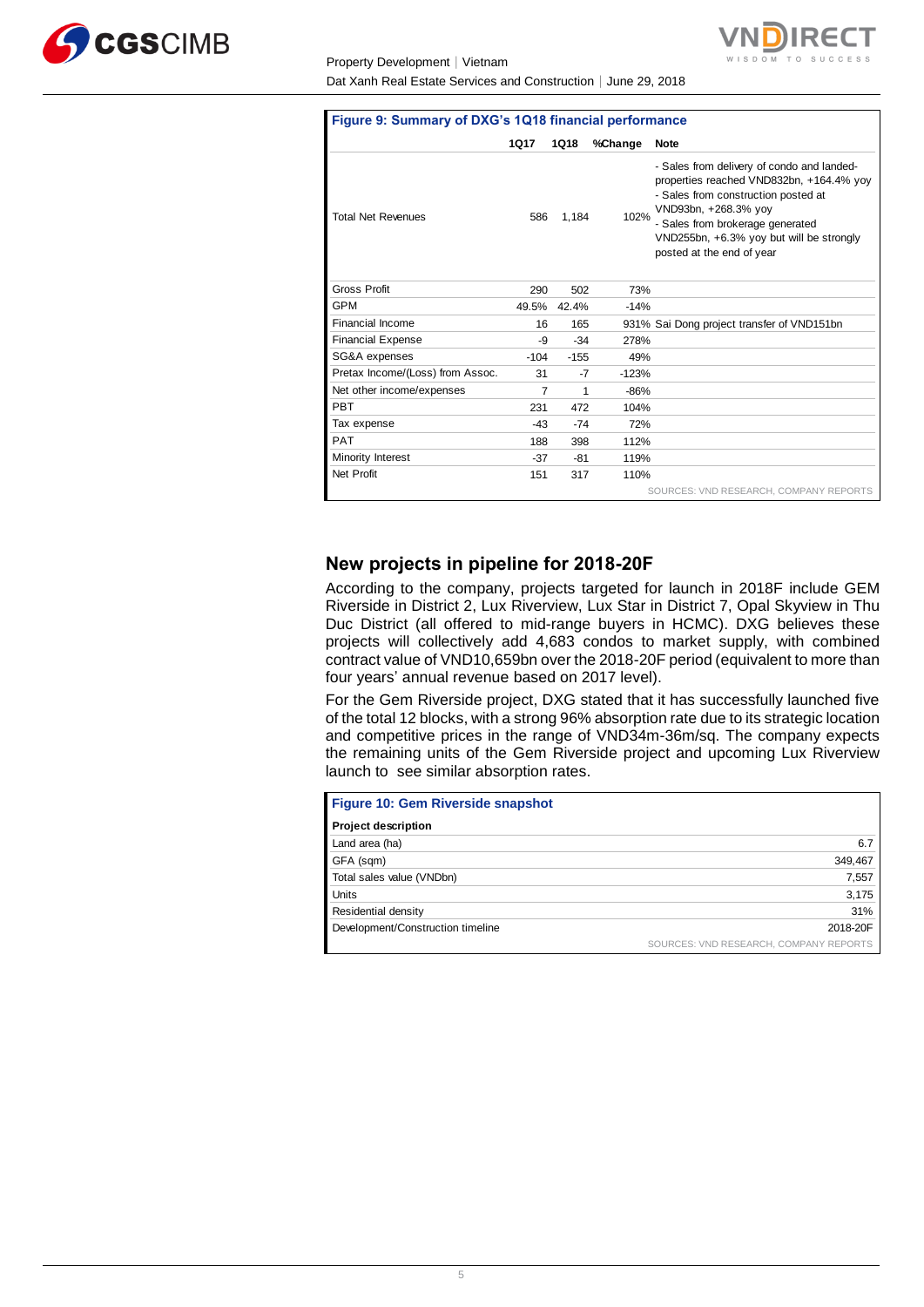

Property Development | Vietnam Dat Xanh Real Estate Services and Construction│June 29, 2018



**Figure 11: Artist's impression of Gem Riverside**

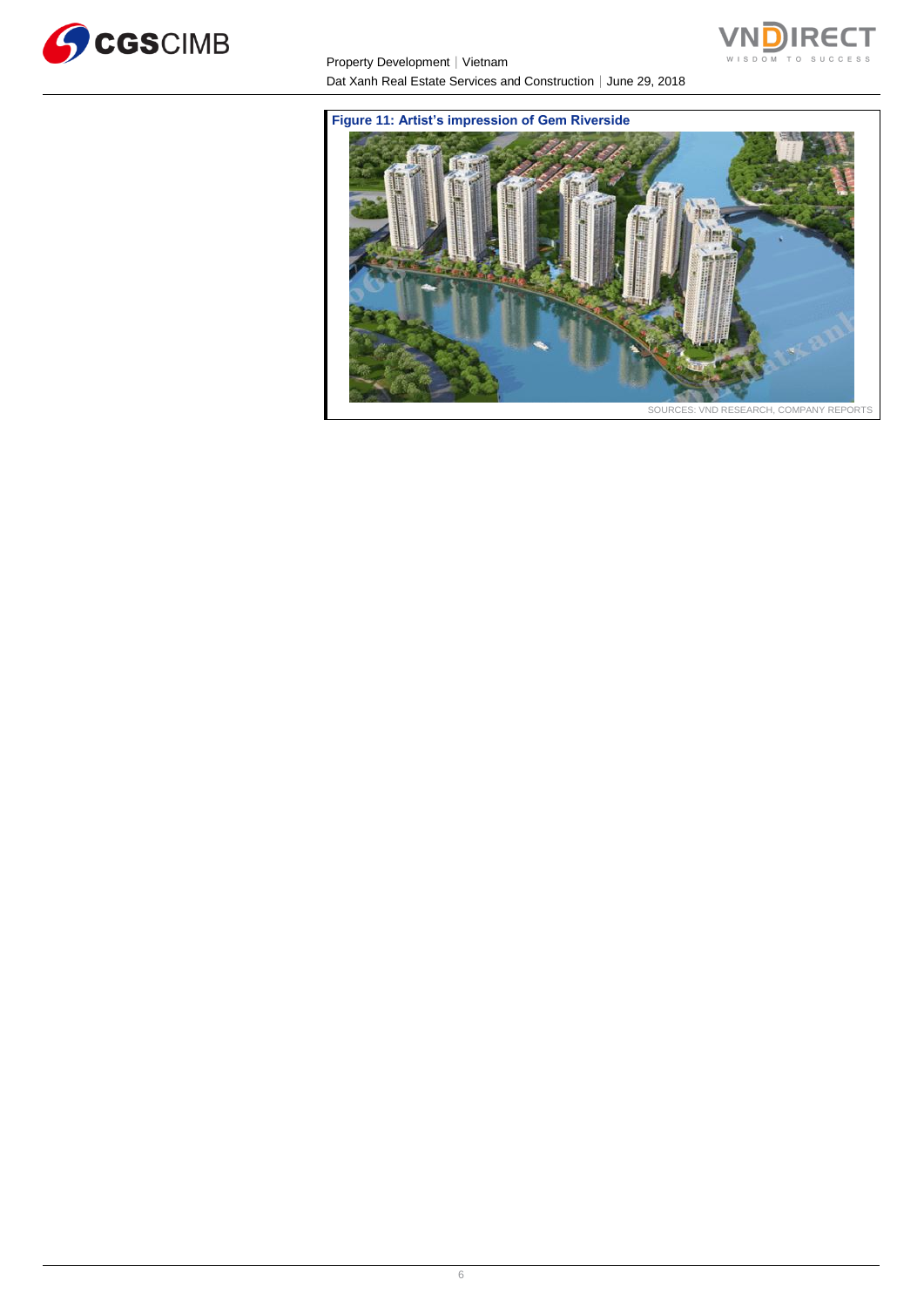



## **Cash flow from operations still negative due to aggressive landbank expansion**

DXG has an aggressive land/project acquisition track record. This resulted in two consecutive years (FY16-17) of negative operating cash flow and a sharp rise in the net debt-to-equity ratio from -32.1% in FY16 to 13.3% in FY17.

Management's target to expand DXG's landbank to around 2,000 ha by 2020F will be a further drain on cash flow. The long-term bond issuance of VND2,000bn planned for 3Q18F aims to provide funding for the landbank expansion but would result in the company's leverage rising, according to management.



|                           | Figure 14: DXG's project pipeline for 2018-23F, based on management's guidance |                            |              |                |                     |                           |                                |       |                                        |       |       |       |       |
|---------------------------|--------------------------------------------------------------------------------|----------------------------|--------------|----------------|---------------------|---------------------------|--------------------------------|-------|----------------------------------------|-------|-------|-------|-------|
| Project                   | Location                                                                       | <b>Description</b>         | Land<br>(ha) | Area GFA (sqm) | <b>NSA</b><br>(sqm) | <b>Number</b><br>of Units | Investment<br>cost (VND<br>bn) | 2018F | 2019F                                  | 2020F | 2021F | 2022F | 2023F |
| The Palm City             | Phuoc Long A, Dist 9                                                           | <b>Complex Residential</b> | 7.4          | 133,000        | 67,229              | 258                       | 1,400                          |       |                                        |       |       |       |       |
| Zen Riverside             | Hiep Binh Phuoc, Thu Duc Dist                                                  | Riverside Apartment        | 1.2          | 52,367         | 41,894              | 656                       | 692                            |       |                                        |       |       |       |       |
| Lux Riverview             | Tran Xuan Soan, Dist 7                                                         | Apartment                  | 0.9          | 88,000         | 70,400              | 765                       | 1,256                          |       |                                        |       |       |       |       |
| Gem Riverside             | Song Hanh Highway, Dist 2                                                      | Apartment                  | 6.7          | 379,668        | 303,734             | 3,175                     | 5,436                          |       |                                        |       |       |       |       |
| Opal Tow er               | Pham Van Dong, Thu Duc Dist                                                    | Apartment                  | 0.5          | 34,965         | 23,108              | 309                       | 443                            |       |                                        |       |       |       |       |
| Opal Sky view             | Pham Van Dong, Thu Duc Dist                                                    | Apartment                  | 0.2          | 20,280         | 13,219              | 189                       | 236                            |       |                                        |       |       |       |       |
| Luxstar                   | Pham Van Dong, Thu Duc Dist                                                    | Apartment                  | 1.1          | 66,498         | 45,693              | 554                       | 939                            |       |                                        |       |       |       |       |
| Opal City                 | Phuoc Long B, Dist 9                                                           | Apartment                  | 6.3          | 269,115        | 184,132             | 2,200                     | 3,208                          |       |                                        |       |       |       |       |
| Opal Premium              | Thu Duc Dist                                                                   | Apartment                  | 6.7          | 292,838        | 199,571             | 2,600                     | 4,248                          |       |                                        |       |       |       |       |
| Opal Oceanview            | Quang Nam                                                                      | Vacational Urban           | 185.0        | 877,362        | 518,000             | n/a                       | 5,899                          |       |                                        |       |       |       |       |
| Nam Hoi An Project Hoi An |                                                                                | Vacational Urban           | 132.0        | 838,406        | 495,000             | n/a                       | 5,219                          |       |                                        |       |       |       |       |
| Cam Ranh Project          | Cam Ranh, Khanh Hoa                                                            | Vacational Urban           | 171.9        | 1,648,940      | 859,500             | 5,444                     | 9,773                          |       |                                        |       |       |       |       |
| Linh Xuan Project         | Linh Xuan, Thu Duc Dist                                                        | Apartment                  | 1.8          | 73,500         | 50,100              |                           | 987                            |       |                                        |       |       |       |       |
|                           |                                                                                |                            |              |                |                     |                           |                                |       | SOURCES: VND RESEARCH, COMPANY REPORTS |       |       |       |       |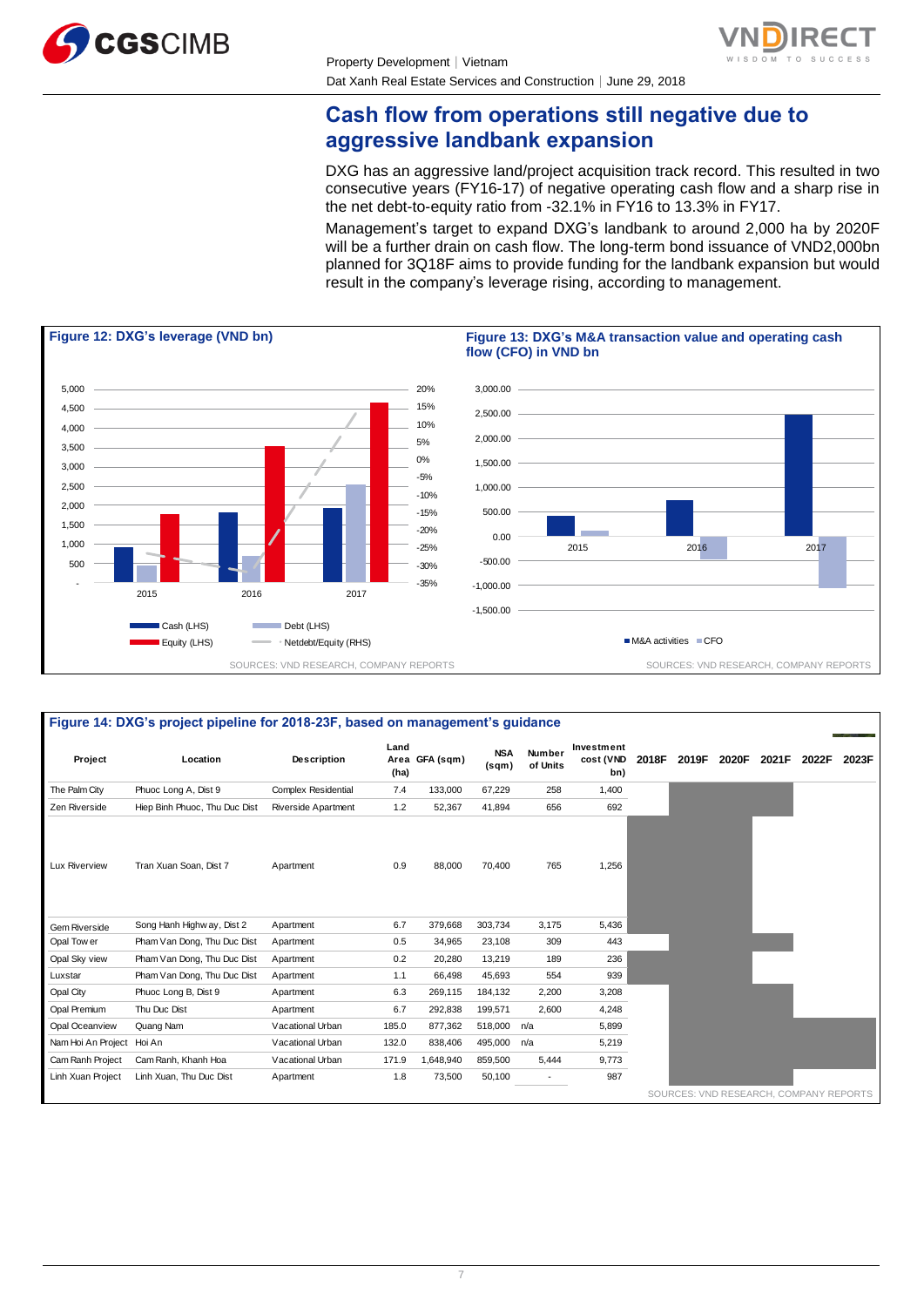

Property Development│Vietnam



Dat Xanh Real Estate Services and Construction│June 29, 2018

#### **Figure 15: Peer comparison**

| <b>1 19910 10: 1 00: 00: 110: 110: 11</b> |                      |            |                 |                 |               |       |        |     |                                                       |      |                             |      |                         |     |                              |
|-------------------------------------------|----------------------|------------|-----------------|-----------------|---------------|-------|--------|-----|-------------------------------------------------------|------|-----------------------------|------|-------------------------|-----|------------------------------|
|                                           | <b>Bloomb</b>        | Recom.     | Share<br>price  | Target<br>price | Market<br>Cap |       | P/E(x) |     | P/B(x)                                                |      | <b>Recurring ROE</b><br>(%) |      | EV/EBITDA (x)           |     | <b>Dividend Yield</b><br>(%) |
| Company                                   | erg<br><b>Ticker</b> |            | (local<br>curr) | (local<br>curr) | (US\$ m)      | CY16A |        |     | CY17A CY16A CY17A CY16A CY17A CY16A CY17A CY16A CY17A |      |                             |      |                         |     |                              |
| DAT XANH GROUP                            | DXG VN               | na         | 26,800          | na              | 408           | 4.3   | 8.7    | 1.0 | 1.7                                                   | 21.1 | 21.3                        | 3.6  | 6.6                     | 0.0 | 1.8                          |
| <b>VINHOMES JSC</b>                       | VHM VN               | na         | 110,000         | na              | 12,973        | 0.0   | 0.0    | 0.0 | 0.0                                                   | 0.0  | 0.0                         | 0.0  | 0.0                     | 0.0 | 0.0                          |
| NO VA LAND INVESTMENT GROUP               | <b>NVL VN</b>        | na         | 50.700          | na              | 2,023         | 17.7  | 19.6   | 3.9 | 3.2                                                   | 23.1 | 18.7                        | 42.6 | 18.5                    | 0.0 | 0.0                          |
| KHANG DIEN HOUSE TRADING AND              | KDH VN               | na         | 31,000          | na              | 530           | 12.6  | 15.5   | 1.3 | 1.8                                                   | 11.0 | 11.6                        | 9.2  | 11.6                    | 5.0 | 0.0                          |
| SAIDONG URBAN DEVELOPMENT                 | SDI VN               | na         | 51,000          | na              | 264           | 7.2   | 4.5    | 1.9 | 1.8                                                   | 29.9 | 52.0                        | 10.6 | 6.2                     | 0.0 | 0.0                          |
| PHAT DAT REAL ESTATE DEVELOP              | PDR VN               | na         | 30,600          | na              | 359           | 11.5  | 19.1   | 1.1 | 2.8                                                   | 9.8  | 15.9                        | 18.7 | 21.6                    | 0.0 | 0.0                          |
| VAN PHU - INVEST INVESTMENT               | <b>VPI VN</b>        | na         | 43,300          | na              | 306           | 0.0   | 8.8    | 0.0 | 3.3                                                   | 0.0  | 38.8                        | 0.0  | 16.1                    | 0.0 | 4.2                          |
| NAM LONG INVESTMENT CORP                  | <b>NLG VN</b>        | <b>ADD</b> |                 | 28,100 37,220   | 256           | 9.3   | 9.1    | 1.2 | 1.6                                                   | 14.4 | 18.8                        | 7.8  | 4.8                     | 2.2 | 1.7                          |
| DEVELOPMENT INVESTMENT CONST              | <b>DIG VN</b>        | na         | 18,300          | na              | 186           | 33.6  | 25.8   | 0.7 | 1.7                                                   | 2.0  | 6.8                         | 18.5 | 28.7                    | 5.9 | 0.0                          |
| <b>FLC GROUP JSC</b>                      | FLC VN               | na         | 5,050           | na              | 152           | 2.9   | 11.8   | 0.4 | 0.5                                                   | 13.8 | 4.5                         | 5.6  | 2.9                     | 5.8 | 0.0                          |
| HADO JSC                                  | <b>HDG VN</b>        | na         | 32,800          | na              | 115           | 7.7   | 14.6   | 1.5 | 2.0                                                   | 21.8 | 14.5                        | 10.5 | 9.2                     | 4.2 | 1.5                          |
| SAI GON THUONG TIN REAL ESTA              | <b>SCR VN</b>        | na         | 8.900           | na              | 124           | 12.6  | 10.1   | 0.6 | 0.7                                                   | 5.1  | 6.9                         | 24.4 | 12.1                    | 0.0 | 0.0                          |
| QUOC CUONG GIA LAI                        | QCG VN               | na         | 9.100           | na              | 108           | 23.3  | 10.2   | 0.3 | 1.0                                                   | 1.2  | 10.3                        | 52.4 | 41.7                    | 0.0 | 0.0                          |
| CEO GROUP JSC                             | CEO VN               | na         | 13,400          | na              | 90            | 7.8   | 8.3    | 1.0 | 0.9                                                   | 13.9 | 10.2                        | 6.5  | 4.7                     | 8.0 | 0.0                          |
| NBB INVESTMENT CORP                       | NBB VN               | na         | 19,800          | na              | 82            | 27.0  | 22.9   | 0.9 | 1.1                                                   | 3.3  | 4.8                         | 0.0  | 40.9                    | 0.0 | 0.0                          |
| Average Sector Ex. DXG                    |                      |            |                 |                 | 1,255         | 12.4  | 12.9   | 1.1 | 1.6                                                   | 10.7 | 15.3                        | 14.8 | 15.6                    | 2.2 | 0.5                          |
|                                           |                      |            |                 |                 |               |       |        |     |                                                       |      |                             |      | NOTE: AS OF 29 JUN 2018 |     |                              |
|                                           |                      |            |                 |                 |               |       |        |     | COLIDAES: VND DECEADAH COMDANY DEDODTS RI OOMREDG     |      |                             |      |                         |     |                              |

SOURCES: VND RESEARCH, COMPANY REPORTS, BLOOMBERG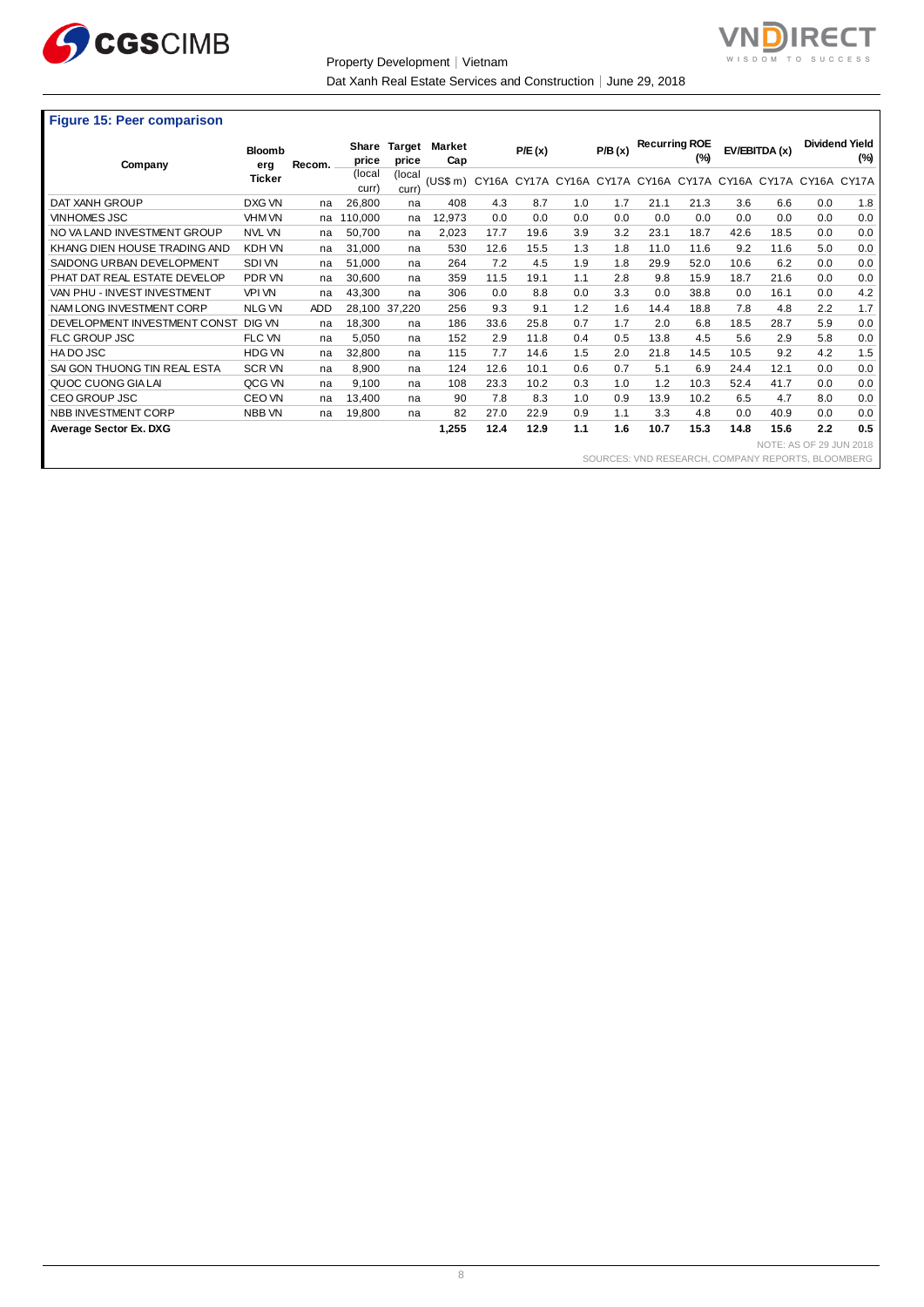

Property Development│Vietnam Dat Xanh Real Estate Services and Construction│June 29, 2018



 $\overline{\phantom{a}}$ 

## **HISTORICAL FINANCIAL STATEMENTS**

| <b>Profit &amp; Loss</b>               |         |         |         |         |
|----------------------------------------|---------|---------|---------|---------|
| (VNDb)                                 | Dec-14A | Dec-15A | Dec-16A | Dec-17A |
| <b>Total Net Revenues</b>              | 506.0   | 1,395.0 | 2,507.0 | 2,879.0 |
| <b>Gross Profit</b>                    | 302.0   | 660.0   | 1.052.0 | 1.730.0 |
| <b>Operating EBITDA</b>                | 168.0   | 395.0   | 651.0   | 1.201.0 |
| Depreciation And Amortisation          | (3.0)   | (4.0)   | (8.0)   | (15.0)  |
| <b>Operating EBIT</b>                  | 165.0   | 391.0   | 643.0   | 1,186.0 |
| Financial Income/(Expense)             | 84.0    | 28.0    | 72.0    | 3.0     |
| Pretax Income/(Loss) from Assoc.       | 16.0    | 67.0    | 72.0    | 128.0   |
| Non-Operating Income/(Expense)         | 20      | 56.0    | 34.0    | 18.0    |
| Profit Before Tax (pre-El)             | 267.0   | 542.0   | 821.0   | 1,335.0 |
| <b>Exceptional Items</b>               |         |         |         |         |
| <b>Pre-tax Profit</b>                  | 267.0   | 542.0   | 821.0   | 1.335.0 |
| <b>Taxation</b>                        | (53.0)  | (95.0)  | (157.0) | (250.0) |
| Exceptional Income - post-tax          |         |         |         |         |
| <b>Profit After Tax</b>                | 214.0   | 447.0   | 664.0   | 1,085.0 |
| <b>Minority Interests</b>              | (45.0)  | (109.0) | (127.0) | (335.0) |
| Pref. & Special Div                    | 0.0     | 0.0     | 0.0     | 0.0     |
| FX Gain/(Loss) - post tax              |         |         |         |         |
| Other Adjustments - post-tax           | (22.0)  | (28.0)  | (57.0)  | (37.0)  |
| Preference Dividends (Australia)       |         |         |         |         |
| <b>Net Profit</b>                      | 147.0   | 310.0   | 480.0   | 713.0   |
| Normalised Net Profit                  | 214.0   | 447.0   | 664.0   | 1.085.0 |
| <b>Fully Diluted Normalised Profit</b> | 147.0   | 310.0   | 480.0   | 713.0   |

| <b>Cash Flow</b>                   |         |         |         |           |
|------------------------------------|---------|---------|---------|-----------|
| (VNDb)                             | Dec-14A | Dec-15A | Dec-16A | Dec-17A   |
| <b>EBITDA</b>                      | 168.0   | 395.0   | 651.0   | 1,201.0   |
| Cash Flow from Invt. & Assoc.      |         |         |         |           |
| Change In Working Capital          | 244.0   | (473.0) | (719.0) | (1,919.0) |
| <b>Straight Line Adjustment</b>    |         |         |         |           |
| (Incr)/Decr in Total Provisions    |         |         |         |           |
| Other Non-Cash (Income)/Expense    | (81.0)  | (67.0)  | (16.0)  | (48.0)    |
| <b>Other Operating Cashflow</b>    | (19.0)  | 270.0   | (342.0) | (210.0)   |
| Net Interest (Paid)/Received       | 0.0     | (9.0)   | (33.0)  | (63.0)    |
| Tax Paid                           |         |         |         |           |
| <b>Cashflow From Operations</b>    | 312.0   | 116.0   | (459.0) | (1,039.0) |
| Capex                              | 0.0     | 0.0     | 0.0     | 0.0       |
| Disposals Of FAs/subsidiaries      | (2.0)   | (20.0)  | (26.0)  | (92.0)    |
| Disposals of Investment Properties |         |         |         |           |
| Acq. Of Subsidiaries/investments   |         |         |         |           |
| Other Investing Cashflow           | 126.0   | (295.0) | (14.0)  | (955.0)   |
| Cash Flow From Investing           | 124.0   | (315.0) | (40.0)  | (1,047.0) |
| Debt Raised/(repaid)               | 50.0    | 319.0   | 245.0   | 1,867.0   |
| Proceeds From Issue Of Shares      | 236.0   | 49.0    | 1,217.0 | 403.0     |
| Shares Repurchased                 |         |         |         |           |
| Dividends Paid                     | (16.0)  | (32.0)  | (47.0)  | (300.0)   |
| <b>Preferred Dividends</b>         |         |         |         |           |
| <b>Other Financing Cashflow</b>    |         |         |         |           |
| <b>Cash Flow From Financing</b>    | 270.0   | 336.0   | 1,415.0 | 1,970.0   |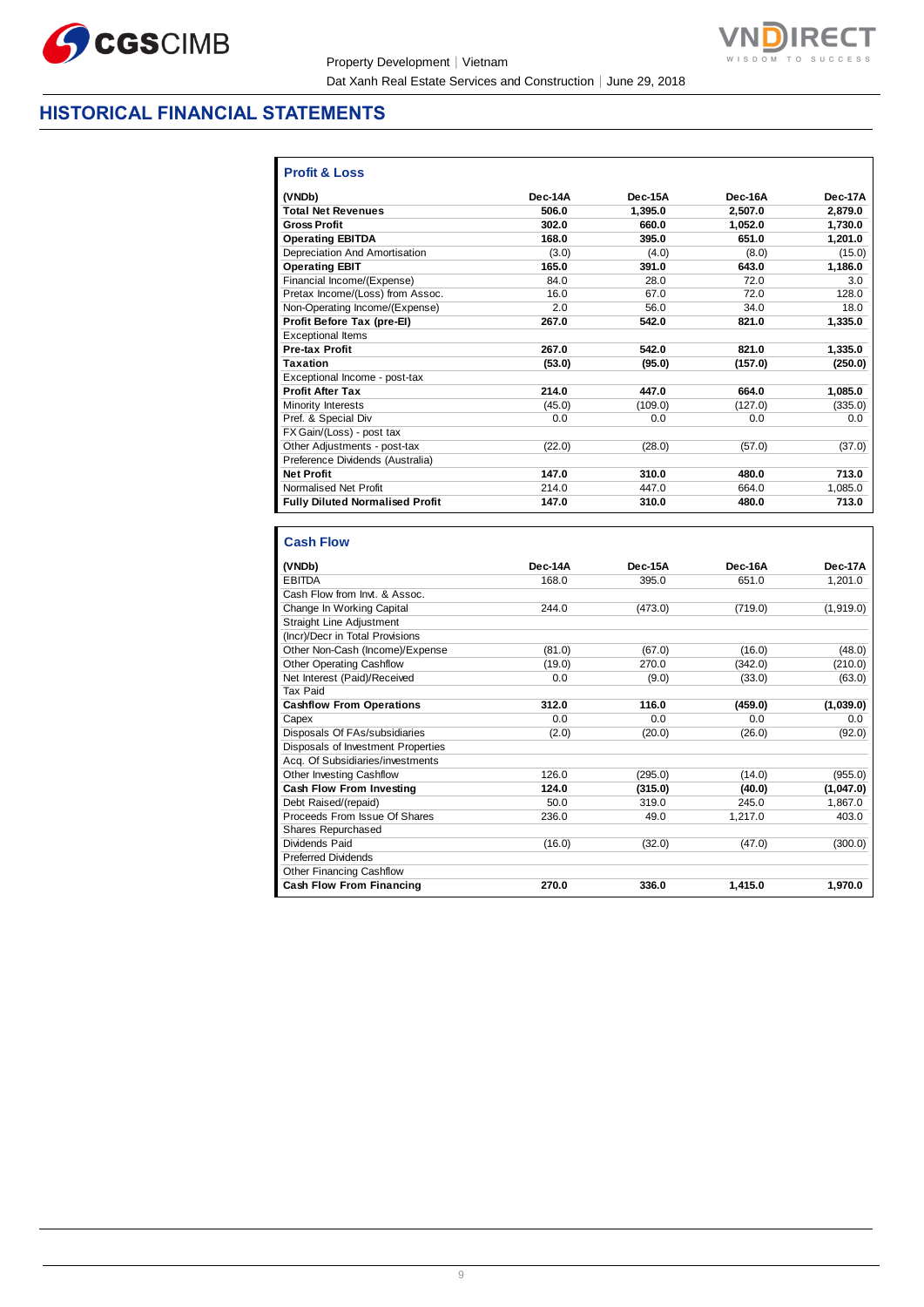

#### Property Development│Vietnam

Dat Xanh Real Estate Services and Construction│June 29, 2018



| <b>Balance Sheet</b>                       |          |          |          |          |
|--------------------------------------------|----------|----------|----------|----------|
| (VNDb)                                     | Dec-14A  | Dec-15A  | Dec-16A  | Dec-17A  |
| <b>Total Cash And Equivalents</b>          | 776      | 910      | 1.818    | 1,913    |
| Properties Under Development               |          |          |          |          |
| <b>Total Debtors</b>                       | 474      | 925      | 1.865    | 3,441    |
| Inventories                                | 499      | 1,122    | 916      | 3,401    |
| <b>Total Other Current Assets</b>          | 7        | 30       | 28       | 86       |
| <b>Total Current Assets</b>                | 1,756    | 2,987    | 4.627    | 8.841    |
| <b>Fixed Assets</b>                        | 9        | 18       | 21       | 42       |
| <b>Total Investments</b>                   | 354      | 416      | 618      | 991      |
| Intangible Assets                          | $\Omega$ | $\Omega$ | $\Omega$ | $\Omega$ |
| <b>Total Other Non-Current Assets</b>      | 39       | 151      | 280      | 369      |
| <b>Total Non-current Assets</b>            | 402      | 585      | 919      | 1,402    |
| Short-term Debt                            | 1        | 156      | 190      | 658      |
| Current Portion of Long-Term Debt          |          |          |          |          |
| <b>Total Creditors</b>                     | 55       | 134      | 161      | 316      |
| <b>Other Current Liabilities</b>           | 837      | 1,226    | 1.178    | 2,753    |
| <b>Total Current Liabilities</b>           | 893      | 1,516    | 1,529    | 3,727    |
| <b>Total Long-term Debt</b>                | 119      | 283      | 494      | 1,871    |
| Hybrid Debt - Debt Component               |          |          |          |          |
| <b>Total Other Non-Current Liabilities</b> | 76       | 3        | 4        | 13       |
| <b>Total Non-current Liabilities</b>       | 195      | 286      | 498      | 1,884    |
| <b>Total Provisions</b>                    | $\Omega$ | $\Omega$ | $\Omega$ | $\Omega$ |
| <b>Total Liabilities</b>                   | 1,088    | 1,802    | 2,027    | 5,611    |
| <b>Shareholders' Equity</b>                | 1,002    | 1,584    | 3,244    | 3,814    |
| Minority Interests                         | 69       | 188      | 293      | 840      |
| <b>Total Equity</b>                        | 1,071    | 1,772    | 3,537    | 4,654    |

## **Key Ratios**

| Dec-14A | Dec-15A | Dec-16A | Dec-17A |
|---------|---------|---------|---------|
| N/A     | 176%    | 80%     | 15%     |
| N/A     | 135%    | 65%     | 85%     |
| 33.2%   | 28.3%   | 26.0%   | 41.7%   |
| 4.205   | 2,588   | 3.780   | (2,033) |
| 6.423   | 8.703   | 10.813  | 12,587  |
| N/A     | 43.40   | 19.50   | 18.80   |
| 19.9%   | 17.5%   | 19.1%   | 18.7%   |
| NA.     | NA.     | NA      | 17.7%   |
| N/A     | 183.0   | 203.7   | 336.3   |
| N/A     | 402.5   | 256.3   | 685.7   |
| N/A     | 46.90   | 37.10   | 75.80   |
| N/A     | 288%    | 73%     | 67%     |
| N/A     | 25.2%   | 23.3%   | 22.0%   |
| N/A     | 13.6%   | 11.7%   | 13.2%   |
|         |         |         |         |

SOURCES: VND RESEARCH, COMPANY REPORTS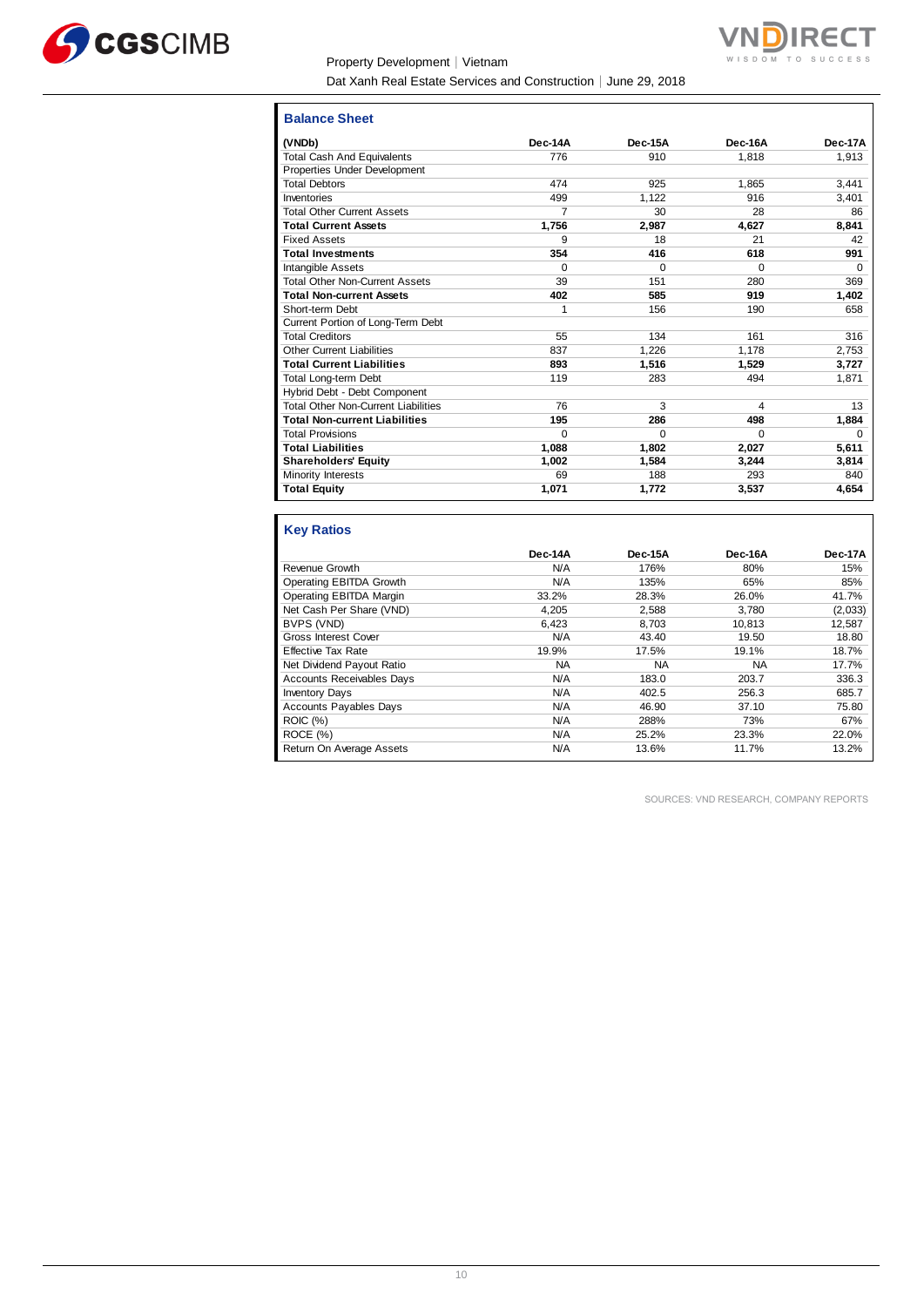



#### **DISCLAIMER**

The content of this report (including the views and opinions expressed therein, and the information comprised therein) has been prepared by and belongs to VNDIRECT Securities Corporation, and is distributed by CGS-CIMB or CIMB Investment Bank Berhad ("CIMB"), as the case may be, pursuant to an arrangement between VNDIRECT Securities Corporation and CGS-CIMB. VNDIRECT Securities Corporation is not an affiliate of CGS-CIMB or CIMB.

This report is not directed to, or intended for distribution to or use by, any person or entity who is a citizen or resident of or located in any locality, state, country or other jurisdiction where such distribution, publication, availability or use would be contrary to law or regulation.

By accepting this report, the recipient hereof represents and warrants that he is entitled to receive such report in accordance with the restrictions set forth below and agrees to be bound by the limitations contained herein (including the "Restrictions on Distributions" set out below). Any failure to comply with these limitations may constitute a violation of law. This publication is being supplied to you strictly on the basis that it will remain confidential. No part of this report may be (i) copied, photocopied, duplicated, stored or reproduced in any form by any means or (ii) redistributed or passed on, directly or indirectly, to any other person in whole or in part, for any purpose without the prior written consent of CGS-CIMB or CIMB, as the case may be.

The information contained in this research report is prepared from data believed to be correct and reliable at the time of issue of this report.

VNDIRECT Securities Corporation may or may not issue regular reports on the subject matter of this report at any frequency and may cease to do so or change the periodicity of reports at any time. None of VNDIRECT Securities Corporation, CGS-CIMB or CIMB is under any obligation to update this report in the event of a material change to the information contained in this report. None of VNDIRECT Securities Corporation, CGS-CIMB or CIMB has any and will accept any, obligation to (i) check or ensure that the contents of this report remain current, reliable or relevant, (ii) ensure that the content of this report constitutes all the information a prospective investor may require, (iii) ensure the adequacy, accuracy, completeness, reliability or fairness of any views, opinions and information, and accordingly, VNDIRECT Securities Corporation, CGS-CIMB and CIMB and their respective affiliates and related persons including China Galaxy International Financial Holdings Limited ("CGIFHL") and CIMB Group Sdn. Bhd. ("CIMBG") and their respective related corporations (and their respective directors, associates, connected persons and/or employees) shall not be liable in any manner whatsoever for any consequences (including but not limited to any direct, indirect or consequential losses, loss of profits and damages) of any reliance thereon or usage thereof. In particular, VNDIRECT Securities Corporation, CGS-CIMB and CIMB disclaim all responsibility and liability for the views and opinions set out in this report.

Unless otherwise specified, this report is based upon reasonable sources. Such sources will, unless otherwise specified, for market data, be market data and prices available from the main stock exchange or market where the relevant security is listed, or, where appropriate, any other market. Information on the accounts and business of company(ies) will generally be based on published statements of the company(ies), information disseminated by regulatory information services, other publicly available information and information resulting from our research. Whilst every effort is made to ensure that statements of facts made in this report are accurate, all estimates, projections, forecasts, expressions of opinion and other subjective judgments contained in this report are based on assumptions considered to be reasonable as of the date of the document in which they are contained and must not be construed as a representation that the matters referred to therein will occur. Past performance is not a reliable indicator of future performance. The value of investments may go down as well as up and those investing may, depending on the investments in question, lose more than the initial investment. No report shall constitute an offer or an invitation by or on behalf of CGS-CIMB, CIMB, or VNDIRECT Securities Corporation, or their respective affiliates (including CGIFHL, CIMBG and their respective related corporations) to any person to buy or sell any investments.

CGS-CIMB, CIMB and/or VNDIRECT Securities Corporation and/or their respective affiliates and related corporations (including CGIFHL, CIMBG and their respective related corporations), their respective directors, associates, connected parties and/or employees may own or have positions in securities of the company(ies) covered in this research report or any securities related thereto and may from time to time add to or dispose of, or may be materially interested in, any such securities. Further, CGS-CIMB, CIMB and/or VNDIRECT Securities Corporation, and/or their respective affiliates and their respective related corporations (including CGIFHL, CIMBG and their respective related corporations) do and seek to do business with the company(ies) covered in this research report and may from time to time act as market maker or have assumed an underwriting commitment in securities of such company(ies), may sell them to or buy them from customers on a principal basis and may also perform or seek to perform significant investment banking, advisory, underwriting or placement services for or relating to such company(ies) as well as solicit such investment, advisory or other services from any entity mentioned in this report.

CGS-CIMB, CIMB and/or VNDIRECT Securities Corporation and/or their respective affiliates (including CGIFHL, CIMBG and their respective related corporations) may enter into an agreement with the company(ies) covered in this report relating to the production of research reports. CGS-CIMB, CIMB and/or VNDIRECT Securities Corporation may disclose the contents of this report to the company(ies) covered by it and may have amended the contents of this report following such disclosure.

The analyst responsible for the production of this report hereby certifies that the views expressed herein accurately and exclusively reflect his or her personal views and opinions about any and all of the issuers or securities analysed in this report and were prepared independently and autonomously. No part of the compensation of the analyst(s) was, is, or will be directly or indirectly related to the inclusion of specific recommendations(s) or view(s) in this report. The analyst(s) who prepared this research report is prohibited from receiving any compensation, incentive or bonus based on specific investment banking transactions or for providing a specific recommendation for, or view of, a particular company. Information barriers and other arrangements may be established where necessary to prevent conflicts of interests arising. However, the analyst(s) may receive compensation that is based on his/their coverage of company(ies) in the performance of his/their duties or the performance of his/their recommendations and the research personnel involved in the preparation of this report may also participate in the solicitation of the businesses as described above. In reviewing this research report, an investor should be aware that any or all of the foregoing, among other things, may give rise to real or potential conflicts of interest. Additional information is, subject to the duties of confidentiality, available on request.

The term "VNDIRECT Securities Corporation" shall, unless the context otherwise requires, mean VNDIRECT Securities Corporation and its affiliates, subsidiaries and related companies. The term "CGS-CIMB" shall denote, where appropriate, the relevant entity distributing or disseminating the report in the particular jurisdiction referenced below, or, in every other case except as otherwise stated herein, CIMB Securities International Pte. Ltd. and its affiliates, subsidiaries and related corporations.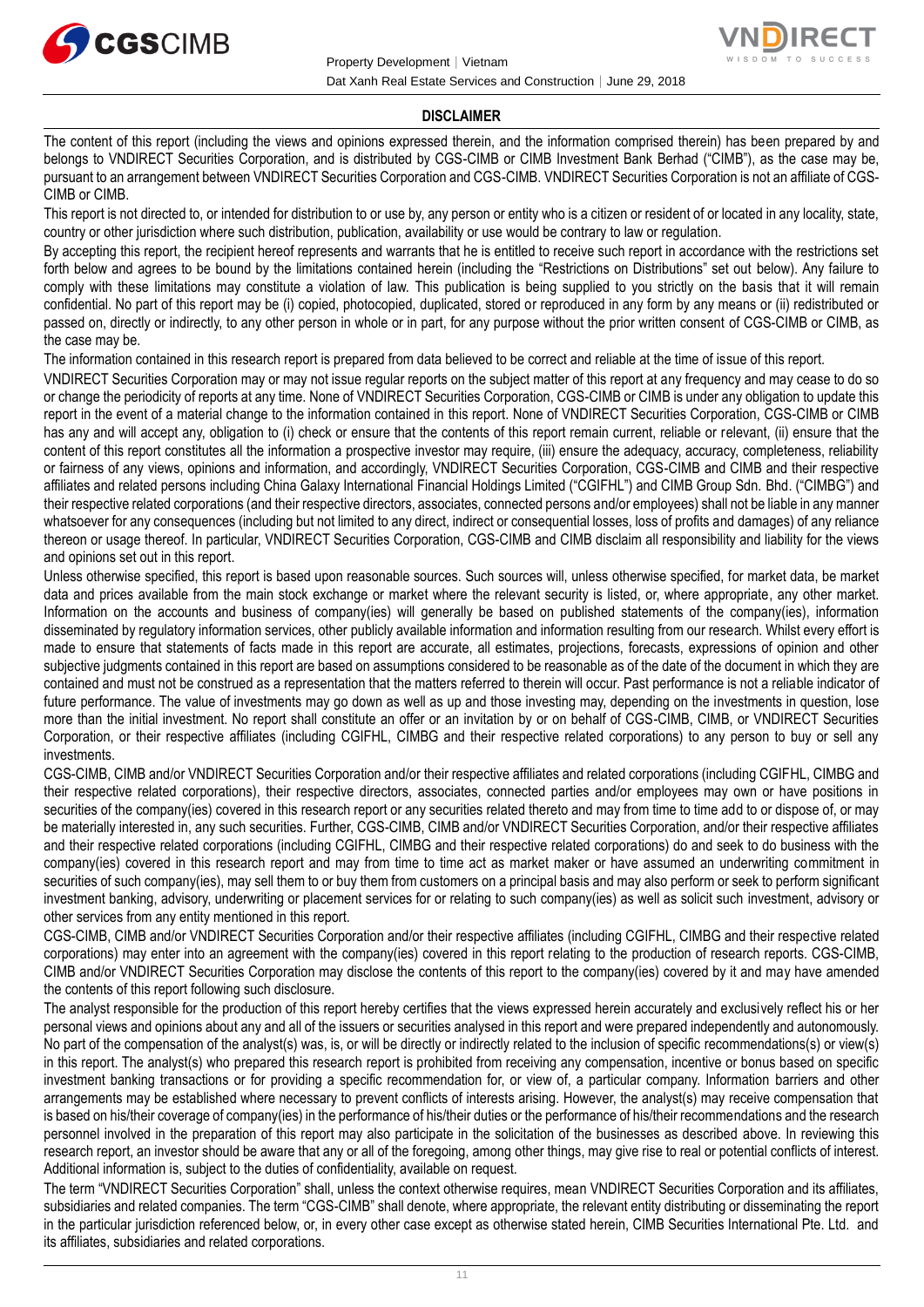



#### **CGS-CIMB**

| Country     | <b>CGS-CIMB Entity</b>                      | <b>Regulated by</b>                                             |
|-------------|---------------------------------------------|-----------------------------------------------------------------|
| Hong Kong   | <b>CGS-CIMB Securities Limited</b>          | Securities and Futures Commission Hong Kong                     |
| India       | CGS-CIMB Securities (India) Private Limited | Securities and Exchange Board of India (SEBI)                   |
| Indonesia   | PT CGS-CIMB Sekuritas Indonesia             | Financial Services Authority of Indonesia                       |
| Singapore   | CGS-CIMB Research Pte. Ltd.                 | Monetary Authority of Singapore                                 |
| South Korea | CGS-CIMB Securities Limited, Korea Branch   | Financial Services Commission and Financial Supervisory Service |
| Thailand    | CGS-CIMB Securities (Thailand) Co. Ltd.     | Securities and Exchange Commission Thailand                     |

#### **CIMB**

|          | CIMB<br>.<br><b>Entit</b> y                                    | --- -<br>hv<br>$\cdots$                  |
|----------|----------------------------------------------------------------|------------------------------------------|
| Malavsia | <b>CIMB</b><br>Berhad<br>∛ Investment<br><b>Donie</b><br>Dalik | ion Malavsia<br>Securities<br>Commission |

(i) As of June 29, 2018 VNDIRECT Securities Corporation has a proprietary position in the securities (which may include but not limited to shares, warrants, call warrants and/or any other derivatives) in the following company or companies covered or recommended in this report: (a) -

(ii) As of June 29, 2018, the analyst(s) who prepared this report, and the associate(s), has / have an interest in the securities (which may include but not limited to shares, warrants, call warrants and/or any other derivatives) in the following company or companies covered or recommended in this report:

(a) -

This report does not purport to contain all the information that a prospective investor may require. CGS-CIMB, and VNDIRECT Securities Corporation and their respective affiliates (including CGIFHL, CIMBG and their related corporations) do not make any guarantee, representation or warranty, express or implied, as to the adequacy, accuracy, completeness, reliability or fairness of any such information and opinion contained in this report. None of CGS-CIMB, CIMB and VNDIRECT Securities Corporation and their respective affiliates nor their related persons (including CGIFHL, CIMBG and their related corporations) shall be liable in any manner whatsoever for any consequences (including but not limited to any direct, indirect or consequential losses, loss of profits and damages) of any reliance thereon or usage thereof.

This report is general in nature and has been prepared for information purposes only. It is intended for circulation amongst CGS-CIMB's, CIMB's and their respective affiliates' (including CGIFHL's, CIMBG's and their respective related corporations') clients generally and does not have regard to the specific investment objectives, financial situation and the particular needs of any specific person who may receive this report. The information and opinions in this report are not and should not be construed or considered as an offer, recommendation or solicitation to buy or sell the subject securities, related investments or other financial instruments or any derivative instrument, or any rights pertaining thereto.

Investors are advised to make their own independent evaluation of the information contained in this research report, consider their own individual investment objectives, financial situation and particular needs and consult their own professional and financial advisers as to the legal, business, financial, tax and other aspects before participating in any transaction in respect of the securities of company(ies) covered in this research report. The securities of such company(ies) may not be eligible for sale in all jurisdictions or to all categories of investors.

**Australia:** Despite anything in this report to the contrary, this research is provided in Australia by CIMB Securities (Singapore) Pte. Ltd. and CIMB Securities Limited. This research is only available in Australia to persons who are "wholesale clients" (within the meaning of the Corporations Act 2001 (Cth) and is supplied solely for the use of such wholesale clients and shall not be distributed or passed on to any other person. You represent and warrant that if you are in Australia, you are a "wholesale client". This research is of a general nature only and has been prepared without taking into account the objectives, financial situation or needs of the individual recipient. CIMB Securities (Singapore) Pte. Ltd. and CIMB Securities Limited do not hold, and are not required to hold an Australian financial services license. CIMB Securities (Singapore) Pte. Ltd. and CIMB Securities Limited rely on "passporting" exemptions for entities appropriately licensed by the Monetary Authority of Singapore (under ASIC Class Order 03/1102) and the Securities and Futures Commission in Hong Kong (under ASIC Class Order 03/1103).

**Canada:** This research report has not been prepared in accordance with the disclosure requirements of Dealer Member Rule 3400 – Research Restrictions and Disclosure Requirements of the Investment Industry Regulatory Organization of Canada. For any research report distributed by CIBC, further disclosures related to CIBC conflicts of interest can be found at https://researchcentral.cibcwm.com.

**China:** For the purpose of this report, the People's Republic of China ("PRC") does not include the Hong Kong Special Administrative Region, the Macau Special Administrative Region or Taiwan. The distributor of this report has not been approved or licensed by the China Securities Regulatory Commission or any other relevant regulatory authority or governmental agency in the PRC. This report contains only marketing information. The distribution of this report is not an offer to buy or sell to any person within or outside PRC or a solicitation to any person within or outside of PRC to buy or sell any instruments described herein. This report is being issued outside the PRC to a limited number of institutional investors and may not be provided to any person other than the original recipient and may not be reproduced or used for any other purpose.

**France:** Only qualified investors within the meaning of French law shall have access to this report. This report shall not be considered as an offer to subscribe to, or used in connection with, any offer for subscription or sale or marketing or direct or indirect distribution of financial instruments and it is not intended as a solicitation for the purchase of any financial instrument.

**Germany:** This report is only directed at persons who are professional investors as defined in sec 31a(2) of the German Securities Trading Act (WpHG). This publication constitutes research of a non-binding nature on the market situation and the investment instruments cited here at the time of the publication of the information.

The current prices/yields in this issue are based upon closing prices from Bloomberg as of the day preceding publication. Please note that neither the German Federal Financial Supervisory Agency (BaFin), nor any other supervisory authority exercises any control over the content of this report. **Hong Kong:** This report is issued and distributed in Hong Kong by CIMB Securities Limited ("CHK") which is licensed in Hong Kong by the Securities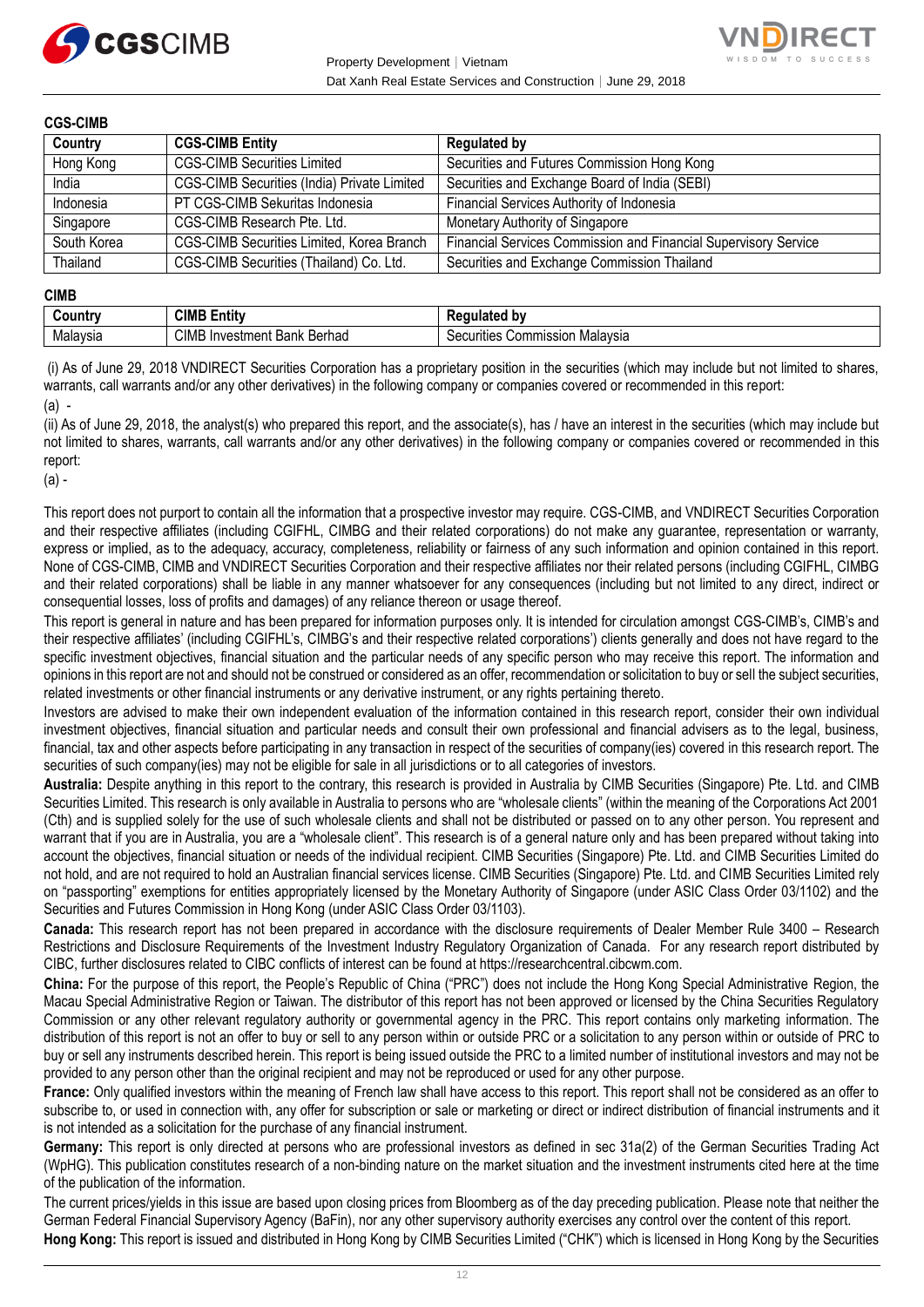



and Futures Commission for Type 1 (dealing in securities), Type 4 (advising on securities) and Type 6 (advising on corporate finance) activities. Any investors wishing to purchase or otherwise deal in the securities covered in this report should contact the Head of Sales at CIMB Securities Limited. The views and opinions in this research report are of VNDIRECT Securities Corporation as of the date hereof and are subject to change. If the Financial Services and Markets Act of the United Kingdom or the rules of the Financial Conduct Authority apply to a recipient, our obligations owed to such recipient therein are unaffected. CHK has no obligation to update its opinion or the information in this research report.

This publication is strictly confidential and is for private circulation only to clients of CHK.

CHK does not make a market on other securities mentioned in the report.

**India:** This report is issued and distributed in India by CIMB Securities (India) Private Limited ("CIMB India") which is registered with the National Stock Exchange of India Limited and BSE Limited as a trading and clearing member under the Securities and Exchange Board of India (Stock Brokers and Sub-Brokers) Regulations, 1992. In accordance with the provisions of Regulation 4(g) of the Securities and Exchange Board of India (Investment Advisers) Regulations, 2013, CIMB India is not required to seek registration with the Securities and Exchange Board of India ("SEBI") as an Investment Adviser. CIMB India is registered with SEBI as a Research Analyst pursuant to the SEBI (Research Analysts) Regulations, 2014 ("Regulations").

This report does not take into account the particular investment objectives, financial situations, or needs of the recipients. It is not intended for and does not deal with prohibitions on investment due to law/jurisdiction issues etc. which may exist for certain persons/entities. Recipients should rely on their own investigations and take their own professional advice before investment.

The report is not a "prospectus" as defined under Indian Law, including the Companies Act, 2013, and is not, and shall not be, approved by, or filed or registered with, any Indian regulator, including any Registrar of Companies in India, SEBI, any Indian stock exchange, or the Reserve Bank of India, No offer, or invitation to offer, or solicitation of subscription with respect to any such securities listed or proposed to be listed in India is being made, or intended to be made, to the public, or to any member or section of the public in India, through or pursuant to this report.

CGS-CIMB India has not received any investment banking related compensation from the companies mentioned in the report in the past 12 months. CGS-CIMB India has not received any compensation from the companies mentioned in the report in the past 12 months.

**Indonesia:** This report is issued and distributed by PT CIMB Sekuritas Indonesia ("CIMBI"). The views and opinions in this research report are our own as of the date hereof and are subject to change. CIMBI has no obligation to update its opinion or the information in this research report. Neither this report nor any copy hereof may be distributed in Indonesia or to any Indonesian citizens wherever they are domiciled or to Indonesian residents except in compliance with applicable Indonesian capital market laws and regulations.

This research report is not an offer of securities in Indonesia. The securities referred to in this research report have not been registered with the Financial Services Authority (Otoritas Jasa Keuangan) pursuant to relevant capital market laws and regulations, and may not be offered or sold within the territory of the Republic of Indonesia or to Indonesian citizens through a public offering or in circumstances which constitute an offer within the meaning of the Indonesian capital market law and regulations.

**Ireland:** CGS-CIMB is not an investment firm authorised in the Republic of Ireland and no part of this document should be construed as CGS-CIMB acting as, or otherwise claiming or representing to be, an investment firm authorised in the Republic of Ireland.

**Malaysia:** This report is distributed by CIMB solely for the benefit of and for the exclusive use of our clients. CIMB has no obligation to update, revise or reaffirm its opinion or the information in this research reports after the date of this report.

**New Zealand:** In New Zealand, this report is for distribution only to persons who are wholesale clients pursuant to section 5C of the Financial Advisers Act 2008.

**Singapore:** This report is issued and distributed by CIMB Research Pte Ltd ("CIMBR"). CIMBR is a financial adviser licensed under the Financial Advisers Act, Cap 110 ("FAA") for advising on investment products, by issuing or promulgating research analyses or research reports, whether in electronic, print or other form. Accordingly CIMBR is a subject to the applicable rules under the FAA unless it is able to avail itself to any prescribed exemptions.

Recipients of this report are to contact CIMB Research Pte Ltd, 50 Raffles Place, #16-02 Singapore Land Tower, Singapore in respect of any matters arising from, or in connection with this report. CIMBR has no obligation to update its opinion or the information in this research report. This publication is strictly confidential and is for private circulation only. If you have not been sent this report by CIMBR directly, you may not rely, use or disclose to anyone else this report or its contents.

If the recipient of this research report is not an accredited investor, expert investor or institutional investor, CIMBR accepts legal responsibility for the contents of the report without any disclaimer limiting or otherwise curtailing such legal responsibility. If the recipient is an accredited investor, expert investor or institutional investor, the recipient is deemed to acknowledge that CIMBR is exempt from certain requirements under the FAA and its attendant regulations, and as such, is exempt from complying with the following :

(a) Section 25 of the FAA (obligation to disclose product information);

(b) Section 27 (duty not to make recommendation with respect to any investment product without having a reasonable basis where you may be reasonably expected to rely on the recommendation) of the FAA;

- (c) MAS Notice on Information to Clients and Product Information Disclosure [Notice No. FAA-N03];
- (d) MAS Notice on Recommendation on Investment Products [Notice No. FAA-N16];
- (e) Section 36 (obligation on disclosure of interest in securities), and

(f) any other laws, regulations, notices, directive, guidelines, circulars and practice notes which are relates to the above, to the extent permitted by applicable laws, as may be amended from time to time, and any other laws, regulations, notices, directive, guidelines, circulars, and practice notes as we may notify you from time to time. In addition, the recipient who is an accredited investor, expert investor or institutional investor acknowledges that a CIMBR is exempt from Section 27 of the FAA, the recipient will also not be able to file a civil claim against CIMBR for any loss or damage arising from the recipient's reliance on any recommendation made by CIMBR which would otherwise be a right that is available to the recipient under Section 27 of the FAA, the recipient will also not be able to file a civil claim against CIMBR for any loss or damage arising from the recipient's reliance on any recommendation made by CIMBR which would otherwise be a right that is available to the recipient under Section 27 of the FAA.

CIMBR, its affiliates and related corporations, their directors, associates, connected parties and/or employees may own or have positions in securities of the company(ies) covered in this research report or any securities related thereto and may from time to time add to or dispose of, or may be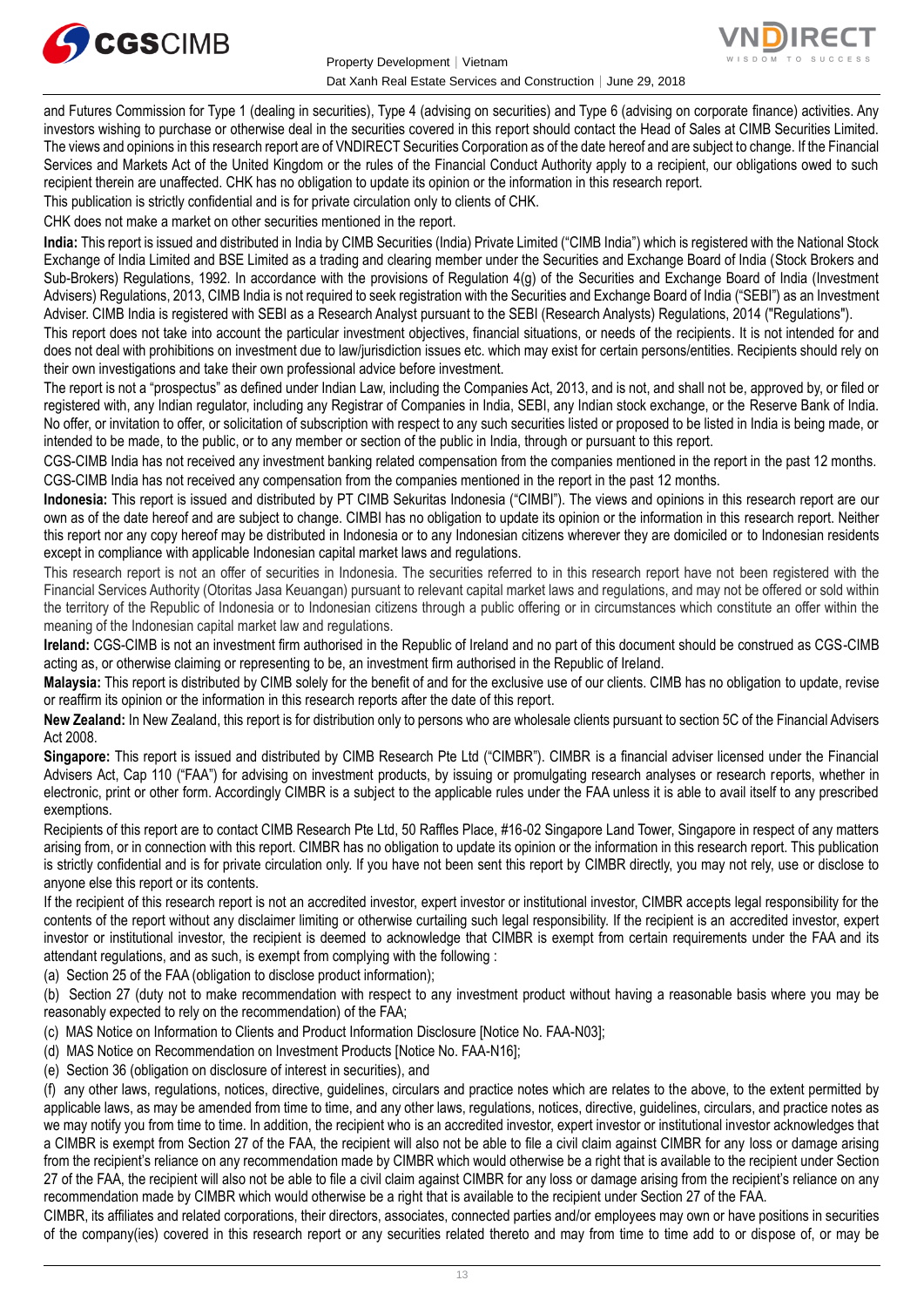



materially interested in, any such securities. Further, CIMBR, its affiliates and its related corporations do and seek to do business with the company(ies) covered in this research report and may from time to time act as market maker or have assumed an underwriting commitment in securities of such company(ies), may sell them to or buy them from customers on a principal basis and may also perform or seek to perform significant investment banking, advisory, underwriting or placement services for or relating to such company(ies) as well as solicit such investment, advisory or other services from any entity mentioned in this report.

As of June 29, 2018,, CIMBR does not have a proprietary position in the recommended securities in this report.

CIMBR does not make a market on the securities mentioned in the report.

**South Korea:** This report is issued and distributed in South Korea by CIMB Securities Limited, Korea Branch ("CIMB Korea") which is licensed as a cash equity broker, and regulated by the Financial Services Commission and Financial Supervisory Service of Korea. In South Korea, this report is for distribution only to professional investors under Article 9(5) of the Financial Investment Services and Capital Market Act of Korea ("FSCMA").

**Spain:** This document is a research report and it is addressed to institutional investors only. The research report is of a general nature and not personalised and does not constitute investment advice so, as the case may be, the recipient must seek proper advice before adopting any investment decision. This document does not constitute a public offering of securities.

CGS-CIMB is not registered with the Spanish Comision Nacional del Mercado de Valores to provide investment services.

**Sweden:** This report contains only marketing information and has not been approved by the Swedish Financial Supervisory Authority. The distribution of this report is not an offer to sell to any person in Sweden or a solicitation to any person in Sweden to buy any instruments described herein and may not be forwarded to the public in Sweden.

**Switzerland:** This report has not been prepared in accordance with the recognized self-regulatory minimal standards for research reports of banks issued by the Swiss Bankers' Association (Directives on the Independence of Financial Research).

Thailand: This report is issued and distributed by CIMB Securities (Thailand) Co. Ltd. ("CIMBT") based upon sources believed to be reliable (but their accuracy, completeness or correctness is not guaranteed). The statements or expressions of opinion herein were arrived at after due and careful consideration for use as information for investment. Such opinions are subject to change without notice and CIMBT has no obligation to update its opinion or the information in this research report.

CIMBT may act or acts as Market Maker, and issuer and offerer of Derivative Warrants and Structured Note which may have the following securities as its underlying securities. Investors should carefully read and study the details of the derivative warrants in the prospectus before making investment decisions.

AAV, ADVANC, AMATA, ANAN, AOT, AP, BA, BANPU, BBL, BCH, BCP, BCPG, BDMS, BEAUTY, BEC, BEM, BJC, BH, BIG, BLA, BLAND, BPP, BTS, CBG, CENTEL, CHG, CK, CKP, COM7, CPALL, CPF, CPN, DELTA, DTAC, EA, EGCO, EPG, GFPT, GLOBAL, GLOW, GPSC, GUNKUL, HMPRO, INTUCH, IRPC, ITD, IVL, KBANK, KCE, KKP, KTB, KTC, LH, LHBANK, LPN, MAJOR, MALEE, MEGA, MINT, MONO, MTLS, PLANB, PSH, PTL, PTG, PTT, PTTEP, PTTGC, QH, RATCH, ROBINS, S, SAWAD, SCB, SCC, SCCC, SIRI, SPALI, SPRC, STEC, STPI, SUPER, TASCO, TCAP, THAI, THANI, THCOM, TISCO, TKN, TMB, TOP, TPIPL, TRUE, TTA, TU, TVO, UNIQ, VGI, WHA, WORK. Corporate Governance Report:

The disclosure of the survey result of the Thai Institute of Directors Association ("IOD") regarding corporate governance is made pursuant to the policy of the Office of the Securities and Exchange Commission. The survey of the IOD is based on the information of a company listed on the Stock Exchange of Thailand and the Market for Alternative Investment disclosed to the public and able to be accessed by a general public investor. The result, therefore, is from the perspective of a third party. It is not an evaluation of operation and is not based on inside information.

The survey result is as of the date appearing in the Corporate Governance Report of Thai Listed Companies. As a result, the survey result may be changed after that date. CIMBT does not confirm nor certify the accuracy of such survey result.

| Score<br><b>Range:</b> | l 00<br>90 | 80<br><b>RC</b><br>ັບ | 70<br>70<br>۰. | $\rightarrow$<br>$\sim$<br>⊰elow<br>ו טע | Result<br>NC<br>، ۱۵۱<br>Sur |
|------------------------|------------|-----------------------|----------------|------------------------------------------|------------------------------|
| -<br>.)escrir<br>tion. | xcellent   | <b>JOOC</b><br>Ver    | Good           | N/A<br>$\sim$ $\sim$                     |                              |

**United Arab Emirates:** The distributor of this report has not been approved or licensed by the UAE Central Bank or any other relevant licensing authorities or governmental agencies in the United Arab Emirates. This report is strictly private and confidential and has not been reviewed by, deposited or registered with UAE Central Bank or any other licensing authority or governmental agencies in the United Arab Emirates. This report is being issued outside the United Arab Emirates to a limited number of institutional investors and must not be provided to any person other than the original recipient and may not be reproduced or used for any other purpose. Further, the information contained in this report is not intended to lead to the sale of investments under any subscription agreement or the conclusion of any other contract of whatsoever nature within the territory of the United Arab Emirates.

**United Kingdom and European Economic Area (EEA):** In the United Kingdom and European Economic Area, this material is also being distributed by CIMB Securities (UK) Limited ("CIMB UK"). CIMB UK is authorized and regulated by the Financial Conduct Authority and its registered office is at 27 Knightsbridge, London, SW1X7YB. The material distributed by CIMB UK has been prepared in accordance with CGS-CIMB's policies for managing conflicts of interest arising as a result of publication and distribution of this material. This material is for distribution only to, and is solely directed at, selected persons on the basis that those persons: (a) are eligible counterparties and professional clients of CIMB UK; (b) have professional experience in matters relating to investments falling within Article 19(5) of the Financial Services and Markets Act 2000 (Financial Promotion) Order 2005 (as amended, the "Order"), (c) fall within Article 49(2)(a) to (d) ("high net worth companies, unincorporated associations etc") of the Order; (d) are outside the United Kingdom subject to relevant regulation in each jurisdiction, material(all such persons together being referred to as "relevant persons"). This material is directed only at relevant persons and must not be acted on or relied on by persons who are not relevant persons. Any investment or investment activity to which this material relates is available only to relevant persons and will be engaged in only with relevant persons.

Where this material is labelled as non-independent, it does not provide an impartial or objective assessment of the subject matter and does not constitute independent "research" (cannot remove research from here under the applicable rules of the Financial Conduct Authority in the UK. Consequently, any such non-independent material will not have been prepared in accordance with legal requirements designed to promote the independence of research (cannot remove research from here) and will not subject to any prohibition on dealing ahead of the dissemination of research.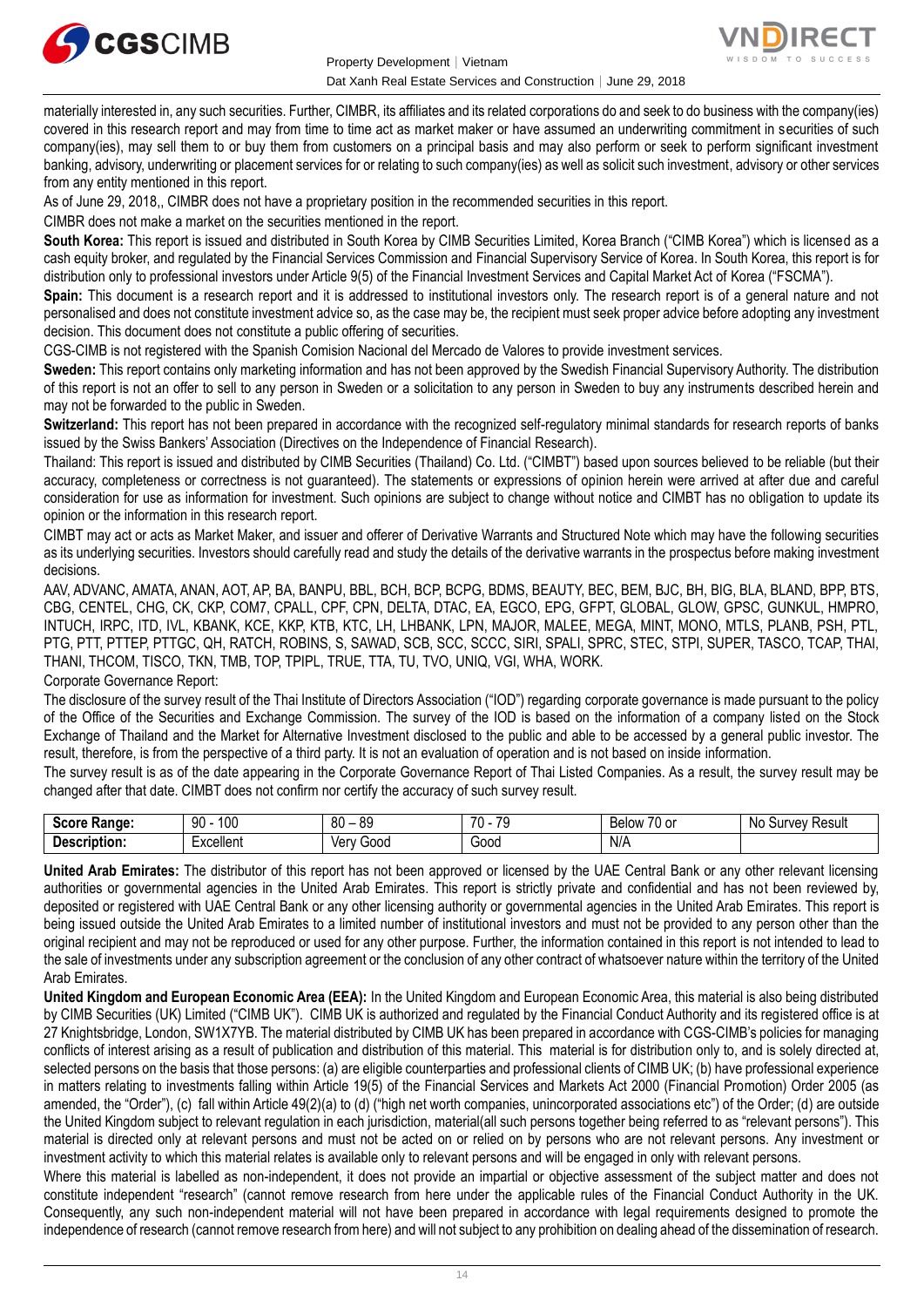

Property Development│Vietnam Dat Xanh Real Estate Services and Construction│June 29, 2018



Any such non-independent material must be considered as a marketing communication.

**United States:** This research report is distributed in the United States of America by CIMB Securities (USA) Inc, a U.S. registered broker-dealer and a related company of CIMB Research Pte Ltd, PT CIMB Sekuritas Indonesia, CIMB Securities (Thailand) Co. Ltd, CIMB Securities Limited, CIMB Securities (India) Private Limited, and is distributed solely to persons who qualify as "U.S. Institutional Investors" as defined in Rule 15a-6 under the Securities and Exchange Act of 1934. This communication is only for Institutional Investors whose ordinary business activities involve investing in shares, bonds, and associated securities and/or derivative securities and who have professional experience in such investments. Any person who is not a U.S. Institutional Investor or Major Institutional Investor must not rely on this communication. The delivery of this research report to any person in the United States of America is not a recommendation to effect any transactions in the securities discussed herein, or an endorsement of any opinion expressed herein. CIMB Securities (USA) Inc, is a FINRA/SIPC member and takes responsibility for the content of this report. For further information or to place an order in any of the above-mentioned securities please contact a registered representative of CIMB Securities (USA) Inc. CIMB Securities (USA) Inc. does not make a market on other securities mentioned in the report.

CIMB Securities (USA) Inc. has not managed or co-managed a public offering of any of the securities mentioned in the past 12 months.

CIMB Securities (USA) Inc. has not received compensation for investment banking services from any of the company mentioned in the past 12 months. CIMB Securities (USA) Inc. neither expects to receive nor intends to seek compensation for investment banking services from any of the company mentioned within the next 3 months.

**Other jurisdictions:** In any other jurisdictions, except if otherwise restricted by laws or regulations, this report is only for distribution to professional, institutional or sophisticated investors as defined in the laws and regulations of such jurisdictions.